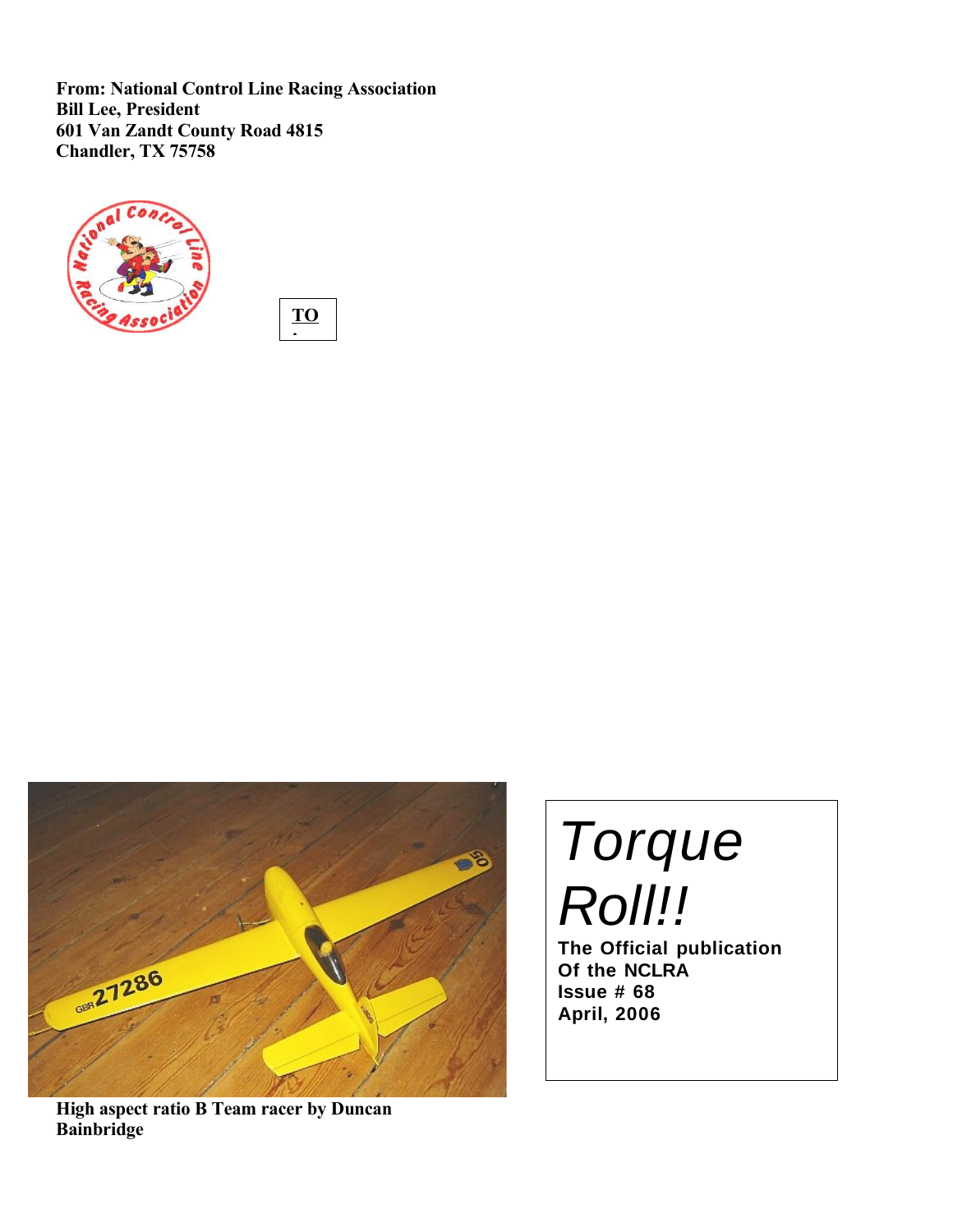# **President's Column –Bill Lee**

2006 Elections: You will find the ballot for the 2006 NCLRA elections included in his issue of the TorqueRoll. And there's something strange there: me

As you all remember, late last year, I announced my intentions to NOT seek re-election as President of NCLRA. I did that early-on so that anybody who may have been interested could step forward.

Tim and I kept a close eye on the nominations, and when it appeared that none were forthcoming, I told Tim to include my name at the very end of the nomination period. Given our bylaws, I simply don't know what we would have done with no nominations for President at all!

So the ballot is only for President. And, by the bylaws, I will appoint a Vice President and a Secretary/Treasurer.

F2C Team Selection Program: A lot has happened in the past two months regarding the F2C Team Selection Program.

As most of you know, back in late January AMA gave us new rules to operate under. Looking at them and at the F2C program that was in effect at the time, it was apparent that the old program was simply NOT working and that major changes needed to be made. The Team Selection Committee formulated a new program and passed it on to the "participants" for a vote. The new program was adopted and is now in effect.

If you wish to see the program in its entirety, it may be found on the NCLRA web site. Or, if you lack 'net access, contact me and I will send you a paper copy.

There are several important facets of the new program.

The overall purpose of the program is to choose the team to represent the U.S. in the next World Championships in 2008. But the program is also designed to let us meet AMA's support and funding criteria by increasing participation in F2C and the F2C program.

In order to achieve these goals, the program has been expanded in time to include an interval of about 18+/- month. Interested teams will be required to enter local competitions to gather qualifying scores. At the end of the team selection period, a Finals will still be held, and the team will actually be selected there, but qualifications results will need to be acquired in order to eligible to compete in the Finals.

Yes, this may sound like a format which some other disciplines employ in order to keep the number of participants manageable at the Finals. And that is certainly not a problem with F2C. The purpose of this format for us is to increase the opportunity for us to fly and to increase the awareness of F2C in the non-racing CL community. Needless to say, the criteria for getting an invite to the Finals will be liberal, but the ONE most important criterion will be evidence of participation in local contests.

As I said, this new program is now in effect, and all F2C results starting March 1, 2006 are being kept by the Team Selection Committee. Currently, we have already had two F2C competitions where times have been turned for some teams. There will be more: times at the NATs as well as any turned by our team members at the 2006 World Champs will be included. And more contests later this year and next will schedule F2C.

This new program is the first significant change that we have made in the 20+ years that I have been on the Team Selection Committee. And without doubt, we will have to do some finetuning as experience dictates. SO please take a look and see how you can participate and contribute. The nation where F2C originated must not be left out.

How to help: One of AMA's criteria for continued funding and support of the F2C team is

"Fifty or more active members (in one of the last two cycles) in team selection programs."

The definition of "active member" is this:

"one who has entered in either of the last two team selection programs and have a current AMA membership." One way to help support the F2C Program is to become an "active member". To that end the new F2C Program includes a provision for entering the program. You can enter the program by sending \$10 to AMA Competition Department and indicating that it is for the F2C Program entry. Even if you do NOT fly F2C, you can still become an active member of the program! We need 50 NCLRA members to sign up! Another means to help is to sponsor F2C at your local contests. That is how we got F2C at Cabin Fever and St. Louis. Work with somebody you know who flies the event, or even F2CN, to see if enough teams could show up to do a little racing. And then hold the event! Exposure and a chance to fly!

# **SOUTHEAST REPORT- BOB WHITNEY**



 How come it's longer from St Louis to Palm Bay than it is from Palm Bay to St Louis? The A & W racing team spent the weekend in St Louis getting some much needed practice.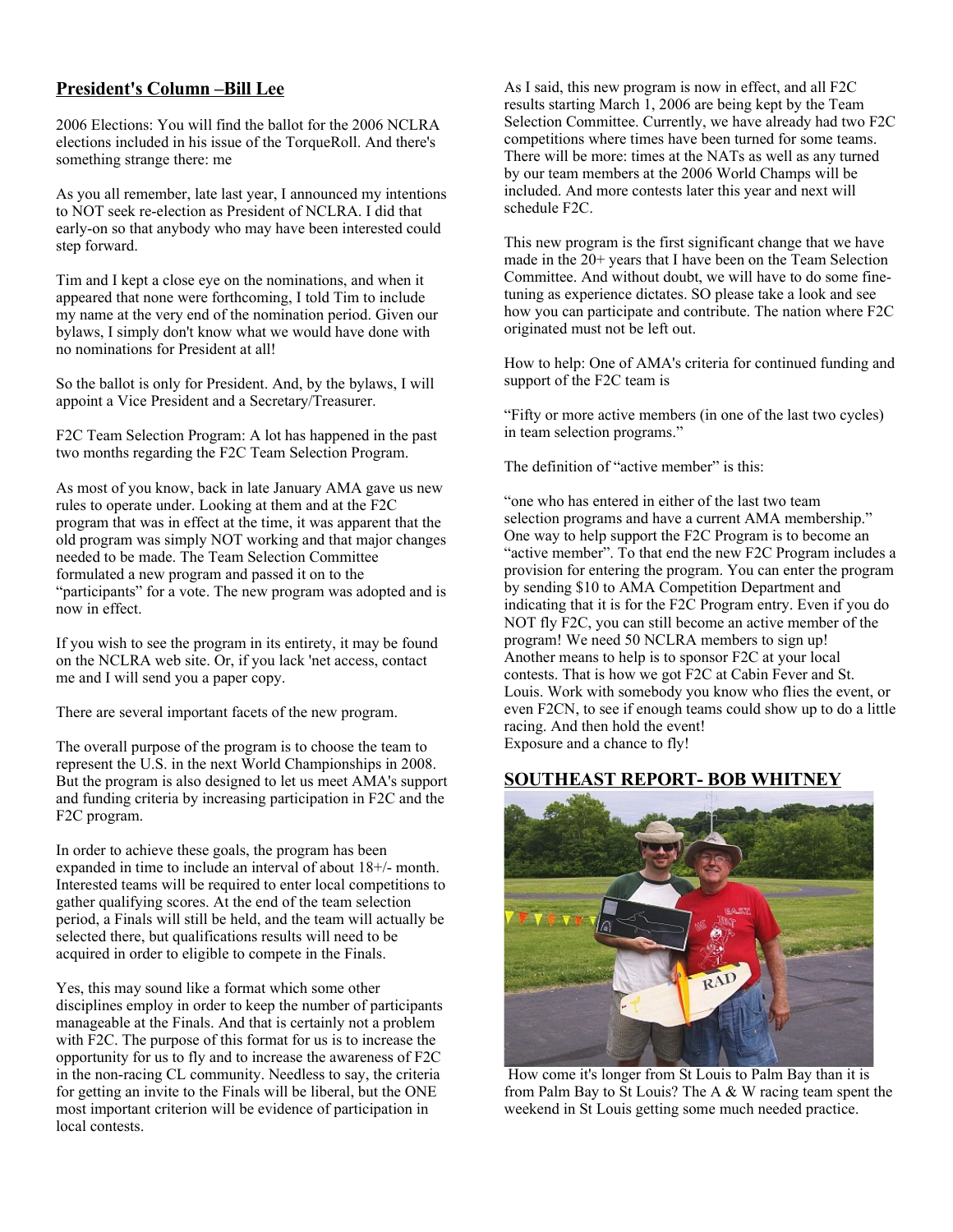We had 4 teams show up Tim Stone stepped up to fly for Bob Oge so he could get some practice in also. Bill Lee, Jim Ricketts also attended and got a good workout! I want to thank the team of Wallace & Wallace for making everything happen and for some real cool hand made trophies. Oh, they also got in a lot of flying. Top times were Allen, Whitney 3:26.09, with one glide lap, Ricketts and Lee, 3:26.64, Stone and Oge, 3:49.89 ...unfortunately Sunday only Lee, Ricketts, Stone, Oge showed up to do any AMA racing, I think Ashley Wilk tried fox after I left. If we don't start showing up, people are going to stop holding racing events. Speed had continuous flights for both days.

 As of now it looks like the 06 REBEL RALLY will be held in November at the fairgrounds in SHARPS FL just outside of Orlando, bring the kids and family [DISNEY].

 We hope to have a fox, and clown race shortly in Palm Bay, will send flyers as soon as we know for sure. We have an old speed and racing turned free flight flyer chomping at the bit to fly fox .I think he has bought at least ten fox's off eBay, and has built a great looking plane using the latest FF carbon technology [I keep telling him it is too light] oh his name is JIM BRADLY, two time USA towline team member, welcome back Jim.

 TIM is going to need lots of help at the NATS, so let's show him how much we appreciate his taking on the CD job for this year.

Dick & Tom and Jason & I have one more practice planned in June before we leave for Spain. Hopefully we will have some good tales to tell when we get back.RAD

# **Russ Green- South Central Report**

**Race Report DMAA Spring Warm Up** Dallas Hobby Park April 23, 2006

The Dallas Model Aircraft Association (DMAA) held their first racing contest of the year on April 23. The weather was good and we enjoyed some really great racing.

#### **Class I Mouse**

| 1 <sup>st</sup> | <b>Bill Lee</b>                | Time = $4:49.62$ |
|-----------------|--------------------------------|------------------|
| 2 <sub>nd</sub> | John McCollum Time $= 5:01.74$ |                  |
| 3 <sup>rd</sup> | Russ Green                     | $Time = 5:22.78$ |
|                 | <b>Texas Quickie Rat</b>       |                  |
| 1 <sup>st</sup> | Bill Lee                       | $Time = 6:51.19$ |
| 2 <sub>nd</sub> | John McCollum Time $= 6:58.36$ |                  |
| 3rd             | Mike Greb                      | $Time = 7:00.53$ |
|                 |                                |                  |

#### **Sportsman Goodyear**

| $1$ st            | Russ Green | Time = $7:55.85$             |
|-------------------|------------|------------------------------|
| $2^{\mathsf{nd}}$ | Mike Greb  | $Time = 8:01.81$             |
| 3rd               |            | John McCollum Time = 8:18.86 |

#### **Goldberg**

| 1 <sup>st</sup> | Russ Green   | Time = $10:04.97$                 |
|-----------------|--------------|-----------------------------------|
| 2 <sub>nd</sub> | Dale Gleason | Time = $10:49.40$                 |
| 3rd             | Dave Ek      | Time = $11:30.98$                 |
| <b>DNF</b>      |              | Patrick Hempel Time = DNF 18 laps |

### **EDITORS' COLUMN-TIM STONE**

#### **CONTEST CALENDAR**

Bill Lee has put quite a bit of time into setting up a web based Regional contest calendar. It is on the web at http:www.nclra.org ; look for the "contest calendar" link on the mail page. Using a simple form on this website, anyone can post information on upcoming events. It has always been quite a job to get this information, and the web based calendar is what I feel is the best option for collecting  $\&$  posting this info. If you do not have web access, then you can always mail any information to me for print production. The contest calendar printed in this newsletter will be compiled from the web calendar from this point on.

#### **NATS PRE-ENTRY**

 Pre- entries for the 2006 Nats have been pretty slim; I know that I have talked to several people that plan on attending but have not yet pre-registered. If you plan to come to the Nats, get your entry form in asap! With the World championships drawing away quite a few regular competitors, this year might be a good one for those of you that wouldn't normally attend to show up & support racing.

 I will be looking for all the help I can find to help process models & time the races this year.

#### **HALL OF FAME NOMINATION**

The following nomination has been made to Bill Lee and forwarded to the officers for a vote; "Bill:

My name is Tom Tabar, I am 63 and have flown CL since 1950. We moved to South NJ from Ohio in 1980 and I thought that this would mean the end of CL activity for me!

 A neighbor told me that there was a basement hobby shop near by that catered to FF and CL and Cl racing in particular. The shop was owned by George Hubschmidt! George turned out to be a prince of a person, helpful with any needs, questions, parts or conversation. George and I became a good friends as was the case with almost everyone George knew.

 I would like to nominate George Hubschmidt [posthumously] to the NCLRA Hall Of Fame.

Another person that knew George even better and longer than I did is Bud Brautlecht and he can testify as to the outstanding character of George. I believe many Cl fliers over the years had contact with George and I am sure they feel as Bud and I do.

Thank You For Your Time Thomas T. Tabar 83 Oakland Dr. Pittsgrove, NJ 08318 856-455-6436 [H] email tttabar@aol.com <mailto:tttabar@aol.com>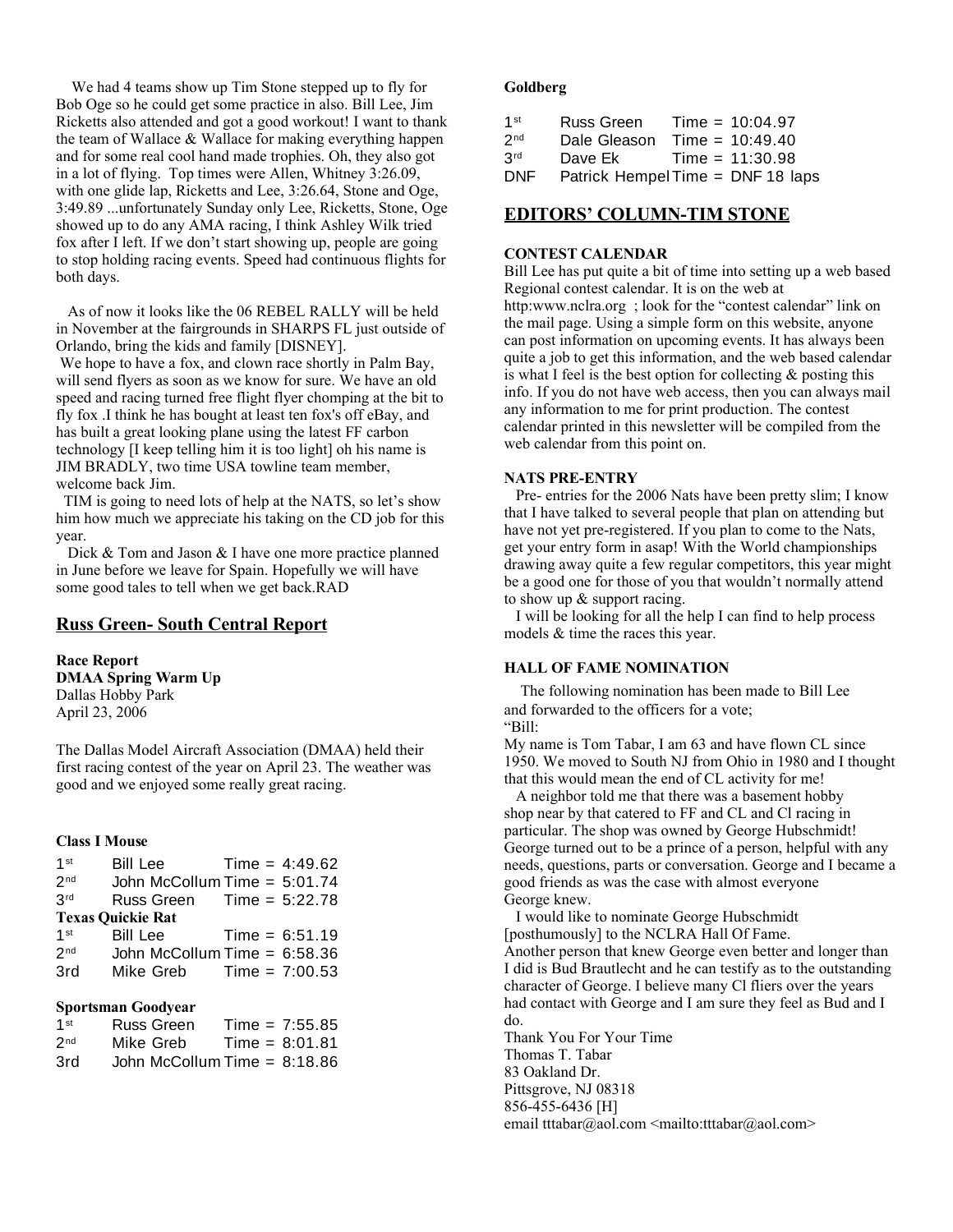

 Rumor has it that Jim Holland is getting serious about 'Hamster' and is getting the bugs worked out on his fine looking .15 Rat. Profile sidewinder type has an aluminum crutch & Nelson power.

# **NCLRA T SHIRTS**

Bill Lee " Just got in a fresh supply of XL and XXL shirts. I have other sizes as well. I know some folks wanted the larger shirts, and I didn't have any. \$10 each as usual, and contact me."

# **GOODYEAR IN SOUTH AFRICA CHARLIE JOHNSON**



2006 South African Nats Goodyear winners (left to right) Henry Kurowski/Conrad Cloete, Charlie Johnson/Peter Lott, Derek Walker/Keith Renecle.

 Kurowski/Cloete used a Cipolla powered Plum Crazy, Walker/Renecle a MVVS Lil Quickie, Johnson/Lott a combat Nelson front intake/side exhaust converted to diesel on a Lil Quickie. Only Johnson/Lott finished the final, new South African record of 9:43.16 for the 200 lap final, record 100 lap heat time too with a 4:48.89. Interesting mix & match of

pilots/pitmen, Peter Lott is from the Pretoria area as is Henry Kurowski, Conrad Cloete is from Capetown, Keith Renecle from the Johannesburg area, Derek Walker is from the UK and Charlie Johnson from the USA. Henry Kurowski is best known for having a Goodyear run into the pilot's circle at a previous Nats. Since the pitman is not allowed into the circle he threw the model back to the pitman who caught it in mid air, restarted the engine and they finished the race! The Jury couldn't find anything in the rules preventing the pilot from tossing the plane to the pitman as long as he stayed in the pilot's circle. The Nelson was running in the 24 second range for 10 laps which was 9-10 seconds quicker than the MVVS or Cipolla, that's a fair speed for the 5,000 foot elevation and a model with external controls. The next big race in South Africa will be in October when the local "Slow Boyz" as I call them try to get revenge for the pounding they took.

# **ANOTHER 'BARTON' B TEAM RACER**

 I received courtesy of Bill Lee photos of a 'Barton B Team racer' (British rules) built/flown by Derek Heaton. The design is named "The Rocket" by John Hallowell, Australia.



 According to Derek, "the only changes I have made to it are construction details plus I have moved the wheels back (since taking the photo) to reduce the bounce on landing."

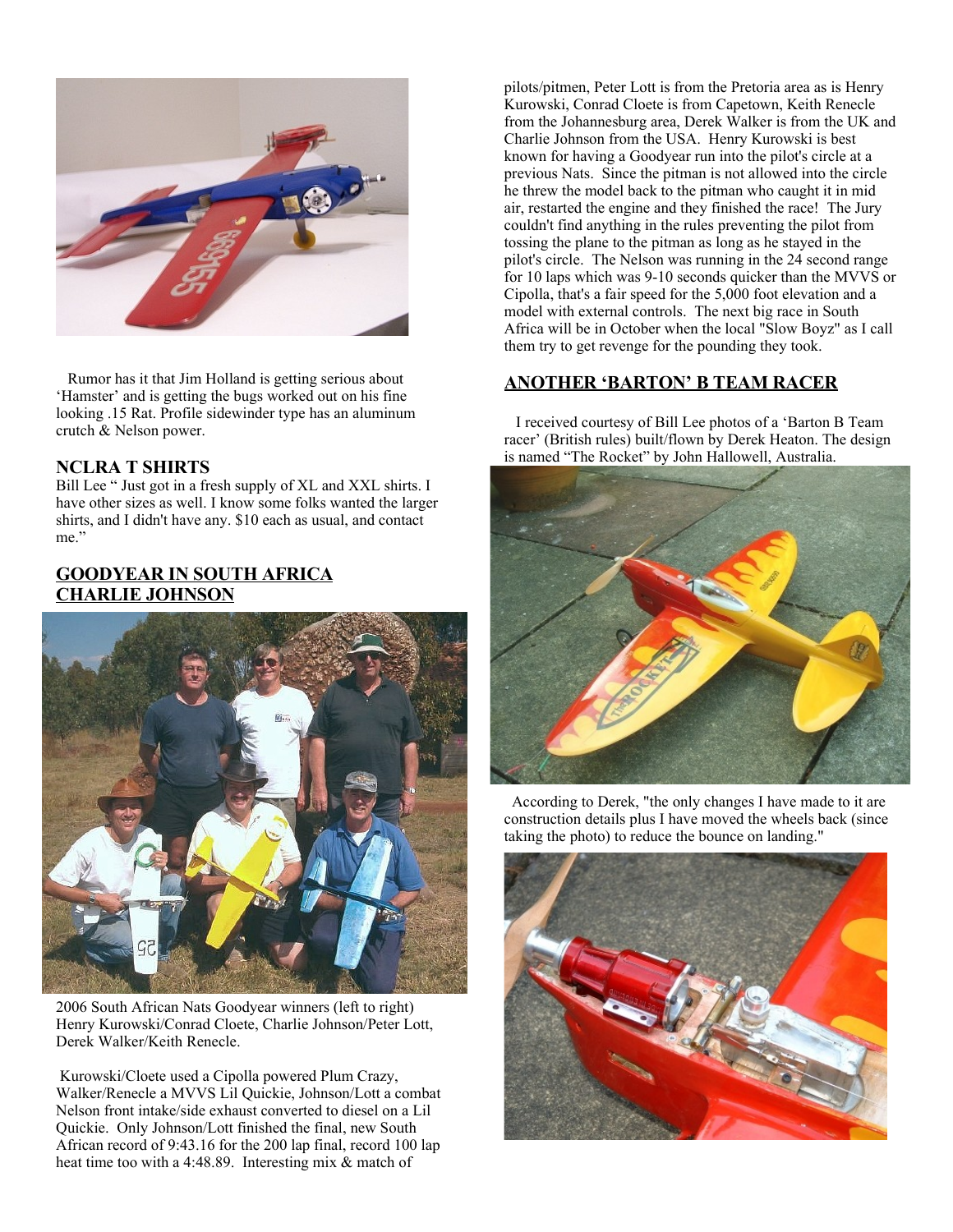4/9/20 06 BILL NUSZ MEMORIAL – RACES–April 9,2006

| MOUSE I |   | <i>pilot</i> | pitman      | <b>airplan</b> | engine | prop | lwt - | heat 1  | heat 2                  | best                               | final  |
|---------|---|--------------|-------------|----------------|--------|------|-------|---------|-------------------------|------------------------------------|--------|
|         |   |              |             | ıe             |        |      | 0Z    | 50 laps | 50                      |                                    | 100    |
|         |   |              |             |                |        |      |       |         | llaps                   |                                    | laps   |
|         |   | Dave         | Dave        |                |        | 0    |       |         |                         | 03:47.7  03:07.7  03:07.7  06:42.1 |        |
|         |   | <b>Hull</b>  | Dawson      |                |        |      |       |         |                         |                                    |        |
|         | 2 | Dave         | <b>Dave</b> | 10             |        | 0    |       |         | 03:26.8 05:31.0 03:26.8 |                                    | 8 laps |
|         |   | Hull         | Dawson      |                |        |      |       |         |                         | 4                                  |        |

| MOUSE II |   | lpilot       | <i>s</i> itman | <b>airplan</b> | engine | prop       | lwt - I | heat 1            | heat 2     | best | final                               |
|----------|---|--------------|----------------|----------------|--------|------------|---------|-------------------|------------|------|-------------------------------------|
|          |   |              |                | ıe             |        |            | OZ.     | 70 laps   70 laps |            |      | 140                                 |
|          |   |              |                |                |        |            |         |                   |            |      | laps                                |
|          |   | Ron          | Dave           | Orig           | Cox    | <b>APC</b> |         |                   |            |      | 0.0 04:45.5 05:04.0 04:45.5 10:31.9 |
|          |   | Duly         | Hull           |                |        |            |         |                   |            |      |                                     |
|          | 2 | Dave         | Dave           | <b>Orig</b>    | Cyclon | <b>APC</b> |         | 0.0 03:40.4       | <b>DNF</b> |      | $ 03:40.4 30$ laps                  |
|          |   | <b>Braun</b> | Dawson_        |                |        |            |         | 4                 |            |      |                                     |

| FOX/SSR |                | pilot          | pitman       | lpitman      | airplane      | engine     | pro            | heat 1 | heat 2 | best                            | final                              |
|---------|----------------|----------------|--------------|--------------|---------------|------------|----------------|--------|--------|---------------------------------|------------------------------------|
|         |                |                |              |              |               |            | D              | 100    | 100    |                                 | 100                                |
|         |                |                |              |              |               |            |                | laps   | laps   |                                 | laps                               |
|         |                | <b>FOXDave</b> | Jed          | Jed          | Superfly      | <b>FOX</b> | $\overline{0}$ |        |        |                                 | 06:20.4  00:00.0  06:20.4  06:06.9 |
|         |                | <b>Braun</b>   | Kusik        | Kusik        |               |            |                | 6      |        |                                 |                                    |
| 2       |                | SSR Dave       | Dave         | Dave         | <b>SlyFox</b> | OS25FP     | 0              | 1 pit  |        | 00:00.0 00:00.0 08:21.3         |                                    |
|         |                | Hull           | Dawson       | Dawso        |               |            |                | - dnf  |        | O)                              | 5                                  |
|         |                |                |              |              |               |            |                |        |        |                                 |                                    |
| 3       | <b>SSR Ron</b> |                | Don          | Don          | SSR02         | TT25GPI    | 0              |        |        | 65 laps 00:00.0 00:00.0 67 laps |                                    |
|         |                | Duly           | <b>Burke</b> | <b>Burke</b> |               |            |                |        |        |                                 |                                    |

| <b>CLOWN</b> |   | pilot | pitman       | airplan      | engine   | prop           | wt- | heat 1    | heat 2    | best | final            |
|--------------|---|-------|--------------|--------------|----------|----------------|-----|-----------|-----------|------|------------------|
|              |   |       |              | le           |          |                | 0Z  | $7 - 1/2$ | $7 - 1/2$ |      | $15 \text{ min}$ |
|              |   |       |              |              |          |                |     | min       | min       |      |                  |
|              |   | Dave  | Dave         | <b>Clown</b> | OS15CV   | $\overline{0}$ | 0.0 | 139       | 129       | 139  | 269              |
|              |   | Hull  | Dawson       |              |          |                |     |           |           |      |                  |
|              | 2 | Ron   | Don          | <b>Clown</b> | NFISE15D | <b>APC</b>     | 0.0 | 121       | 139       | 139  | 262              |
|              |   | Duly  | <b>Burke</b> |              |          | 6.5.6          |     |           |           |      |                  |
|              | 3 | Ron   | Don          | <b>Clown</b> | FOR A    | <b>APC</b>     | 0.0 | 145       | 139       | 145  | $\mathbf 0$      |
|              |   | Duly  | <b>Burke</b> |              |          |                |     |           |           |      |                  |
|              | 4 | Dave  | <b>Bruce</b> | Clown        | Profi 15 | MA 7-6         | 0.0 | 71        | 74        | 74   | $\overline{0}$   |
|              |   | Braun | Turnber      |              |          |                | 0   |           |           |      |                  |
|              |   |       |              |              |          |                |     |           |           |      |                  |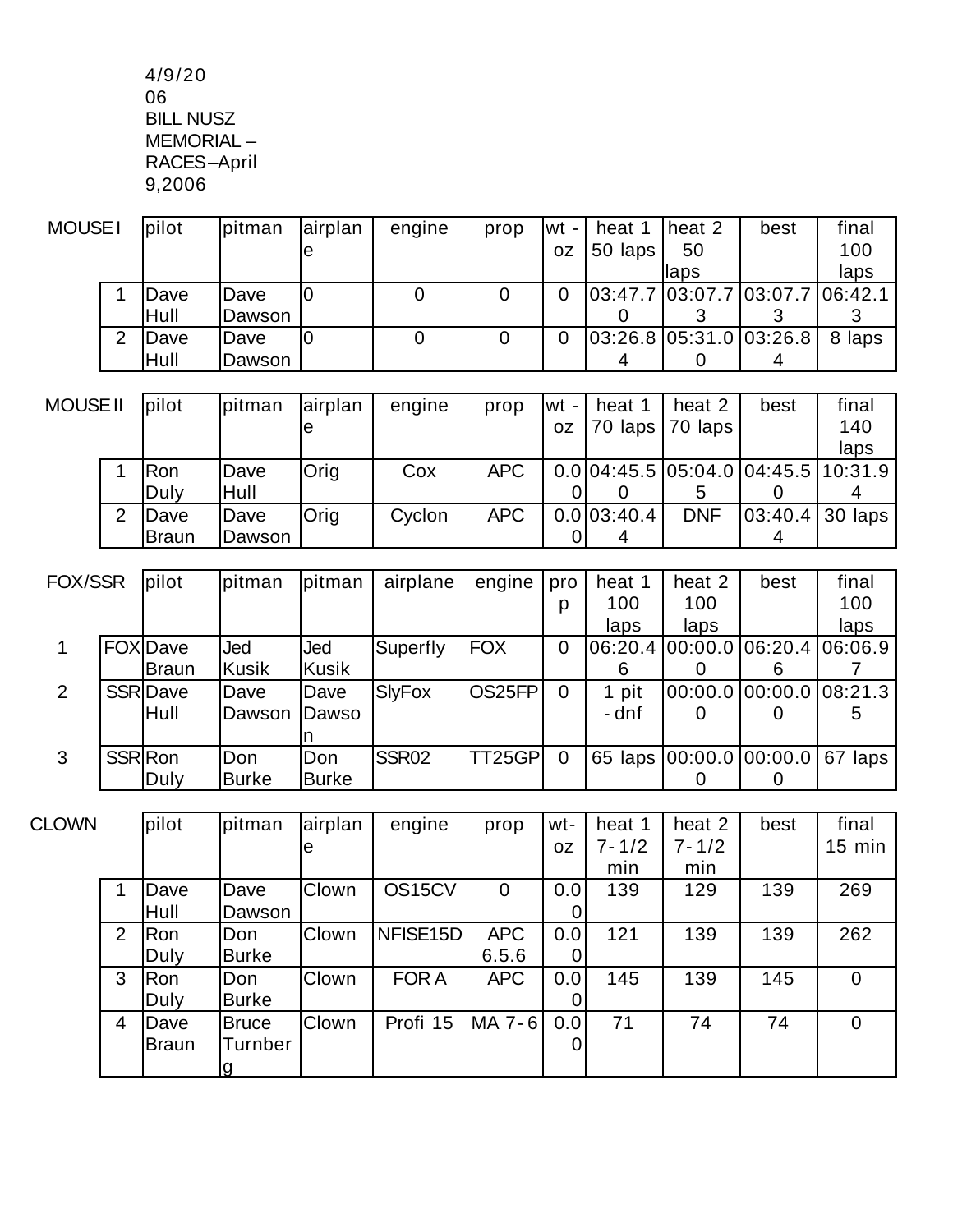# **NORTHWEST REGIONALS RESULTS MAY 27-28**



Mouse Race I Open (2)

- 1. Paul Gibeault, Edmonton, Alberta, 6:47.61 (Heat: 35 laps)
- 2. Can-Am Team (Ryan/Akre), 84 laps (Heat: 2:49.43) (1)

Mouse Race I Jr.-Sr. (2)

- 1. Austin Johansen, Stanwood, Wash., 7:33.91 (2)
- 2. Jenessa Beers, Cascade, Mont., 11:36.33 (1)

Mouse Race II (2)

- 1. Paul Gibeault, 7:08.16 (Heat: 3:31.8)
- 2. Can-Am Team, 75 laps (Heat: 2:59.7 -- Northwest record)

.15 Rat Race (2) Race canceled because of weather.

AMA Goodyear (3)

No feature was run; heat scores only.

 1. Todd Ryan, Moses Lake, Wash., 2:46.7 (Northwest Record)/pass (3)

- 2. Jackson/Murphy Team, Lincoln, Calif., 10:27.18/34 laps
- 3. Les Akre, Edmonton, Alberta, 37 laps/pass

Flying Clown Race (10)

- 1. Les Akre, 340 laps -- Regionals record (Heat:169)
- 2. Jim Persson, Pleasanton, Calif., 324 laps (Heat:164)
- 3. Jackson/Murphy Team, 36 laps (Heat: 142)
- 4. Todd Ryan, 158 heat, scratched from final (7)
- 5. Bart Team (Rein/Burdick), Bothell/Kent, Wash., 141 heat
- 6. S&S Racing Team, Tenino/Seattle, Wash., 138 heat
- 7. Austin Johansen, 130 heat
- 8. Allan Hoffmann, Chico, Calif., 111 heat
- 9. David Miller, 57 heat
- 10. Mike Holmack, Silver Lake, Wash., 51 heat

Northwest Sport Race Jr.-Sr. (1)

1. Matthew Eichten, Newberg, Ore., 62 laps (1)

Northwest Sport Race Open (5)

- 1. Todd Ryan, 7:50.74 -- Regionals record, Northwest record (Heats: 4:07.15/4:00.57)(5)
- 2. Les Akre, 7:59.29 (Heats: 4:01.99/3:56.56)
- 3. Mike Holmack, 8:56.37 (Heats: 4:32.79/4:49.91) (3)

4. James Holmack, Silver Lake, Wash., 13:35.08 (Heats:

- 4:33.16/4:31.7) (2)
- 5. Kenny Johansen, Heats: 5:12.35/6:19.49

Northwest Super Sport Race (4)

- 1. S&S Racing Team, 7:17 (Heats: 3:22/pass) (4)
- 2. Can-Am Team, 7:24 (Heats: 3:25/3:25) (3)
- 3. Nitroholics Racing Team, 7:57 (Heats: 3:38/3:53) (2)
- 4. Jim Persson, 22 laps heat

Quickie Rat Race (4)

- 1. Les Akre, 6:22.57 -- Regionals record (Heats:
- 3:38.55/3:06.82)
	- 2. Jim Persson, 7:06.88 (Heats: 3:00.83/3:00.41)
	- 3. S&S Racing Team, 17 laps (Heats: 5:02.09/pass) (2)
	- 4. Todd Ryan, 6:05.11 heat (1)

# **CONTEST REPORT-ST LOUIS, MO 5/20/21- TIM STONE**

 F2C Team Racing was held at Buder Park in St. Louis for the first time (in anyone's memory) at the annual Speed  $\&$ Racing contest. Milo & Gary Wallace had arranged with CD John Moll to run F2C independently of the local Lafayette Esquadrille club the day before their regular racing events.

 Turnout for F2C was pretty good with 4 teams attending out of 5 that had planned to make the trip: Charlie Rolley was sidelined with recent knee surgery.

 I wound up flying F2C for Bob Oge; my first time competing in this event. It was a real eye opener! We had practiced a couple of weeks before the St Louis contest and what surprised me the most was how quickly these lightweight Team Racers accelerate…you really have to be on your toes when they are released! The rotation speed in F2C is far quicker than any AMA event, and it requires a completely different style of footwork in competition than I was used to. Practicing was one thing, but when I got up with another pilot, my 'flat footed' AMA style put me behind my airplane in ways that I had not experienced before! I got some excellent coaching from Bob Whitney & Bill Lee but I was unable to put it into work; old habits sure are hard to break! Fortunately I didn't mess up too bad or break any of Bobs' fine equipment but this event takes far more practice than I had.

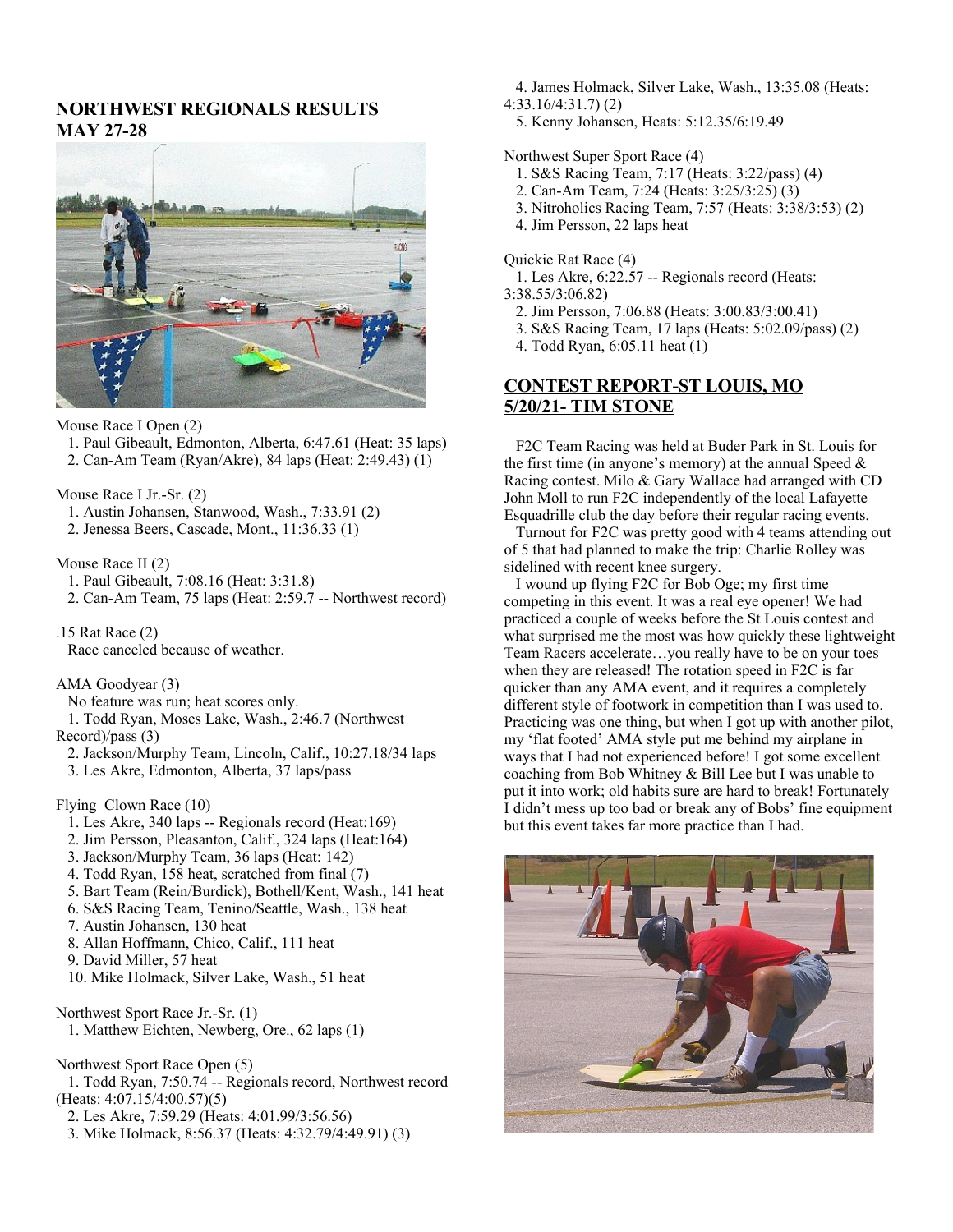Jason Allen & Bob Whitney appeared to have put in quite a bit of practice time. They were well prepared for the event and should do a fine job of representing the U.S. at the World Championships in Spain. Jason has become an excellent F2C pilot in a relatively short time and his style of flying seems to fit in well with the International pilots that I have carefully watched.

Bill Lee & Jim Ricketts put in some great times, and their experience paid off for them. Jim has also learned to abandon the 'AMA Hammer throw' style of flying for something that should not attract the F2C Judges' attention! While Jim is quite tall, he didn't exhibit the mistakes that seem to make taller U.S pilots a target for a Judges' ire.

Milo & Gary Wallace made a pretty good showing as well; they had improved greatly in the last year. When this team showed up at the 2005 Nats, it was quite a surprise because I couldn't name another U.S. team that had *started* by racing in F2C! Somehow I didn't get to ask them how that happened but I'm sure it is an interesting story! With some practice they should be quite competitive.



Saturday night Bill & Sandy Lee hosted a cookout at their newly acquired tour bus that would make any Rock Star feel at home! It was a very nice gathering & thanks to the Lees' for putting out a nice spread. Milo kept us all pretty entertained with his tales as a Helicopter flight instructor, maybe that's' one reason he finds F2C relaxing!

Ama events had very little participation.

#### **F2C**

1 st place- Whitney/ Allen 3:54.53, 3:26.09, 4:15.77, 3:54.49 2<sup>nd</sup> place- Lee/ Ricketts 3:28.69, 3:26.41, 3:38.84, 3:33.19 3<sup>rd</sup> place-Oge/Stone 65 laps, 3:49.89, 4:07.64 4 th place- Wallace/Wallace 4:26.46, 4:51.89, 4:52.15

#### **TQR**

1 st - Oge 3:08, 3:12 2<sup>nd</sup>- Lee 3:09.4, 3:10.2 3<sup>rd</sup>- Stone 3:15, 3:13

#### **Goodyear**

1st-Lee 2:59, 3:19 2<sup>nd</sup>- Oge 3:26, 3:50 3<sup>rd</sup>- Stone 5:15, 4:19

#### **Fox**

1<sup>st</sup>- Ashley Wilk (65 Laps) 2 nd Allen VanArdsdalen DQ

# **TOURNAMENT "WINGS OF PORTUGAL"-ÉVORA SEPTEMBER 8-10 JULIO ISIDRO**

For the  $8<sup>th</sup>$  year in a row I have the pleasure to host my fellow control line flyers from all over the world to this event, Wings of Portugal.

 This time the dates are 8, 9 and 10 of September again in Évora, a historical Roman city, 80 miles southeast of Lisbon.

 The event will take place at the local airport with three tarmac circles, the main track for the R/C classes, a big hangar to lodge models and equipment, restaurant, bar etc. During those three days the airport will be closed for aviation traffic as a kindness to us.

 Last year we beat again our record of entries with 300 contestants!!

We had participants from 11 countries, Portugal, Spain, England, Scotland, Ireland, Netherlands, Italy, Ukraine, Latvia, Canada and United States.

 We fly many English and American classes crossing the rules in order to have all the models available to join the event. Ex: TQR, Fox, Clown, F2CN (NCLRA rules which are the same of the Portuguese) Phantom Racing, Goodyear and mini-Goodyear (British rules) speed (handicap rules) vintage speed, vintage 1/2A, A and B team racing, Barton B Racing, Old time and Classic Stunt, F2B and Scale.

Also we fly R/C Old time Power, F3JN and this year for the first time, Aerobatics JIM/Fly (our own rules)

 Since the beginning of this event we had many American flyers, some of them two and more times: Doc Laird Jackson, Dave McDonald, Tom Wilk, Steve Wilk , Ashley Wilk, Scott and Pat Matson, Dave Wallick and Mat Wallick, Bob Whitney, Bill Lee, Russ Green, John McCollum and Rusty Brown.

All of them had a great time because this event has a special atmosphere where the social side is more important than the greedy competition. This is my concept of aeromodelling, my dream of friendship and I´ll keep on going with this event while I feel this spirit maintains.

All the participants are my guests and not only some unknown who fill in an entry form.

I offer to all my guests, accommodation in a bed and breakfast basis, a banquet with music and gifts, a bus from Lisbon airport to Évora and a shuttle to the site and return everyday. We finish always with a big show of cups during the prize ceremony.

This year again I would like to host some of my fellows from NCLRA where I have very nice friends.

If you want to know more about the Tournament, please have a look to the site [www.clportugal.com](http://www.clportugal.com/)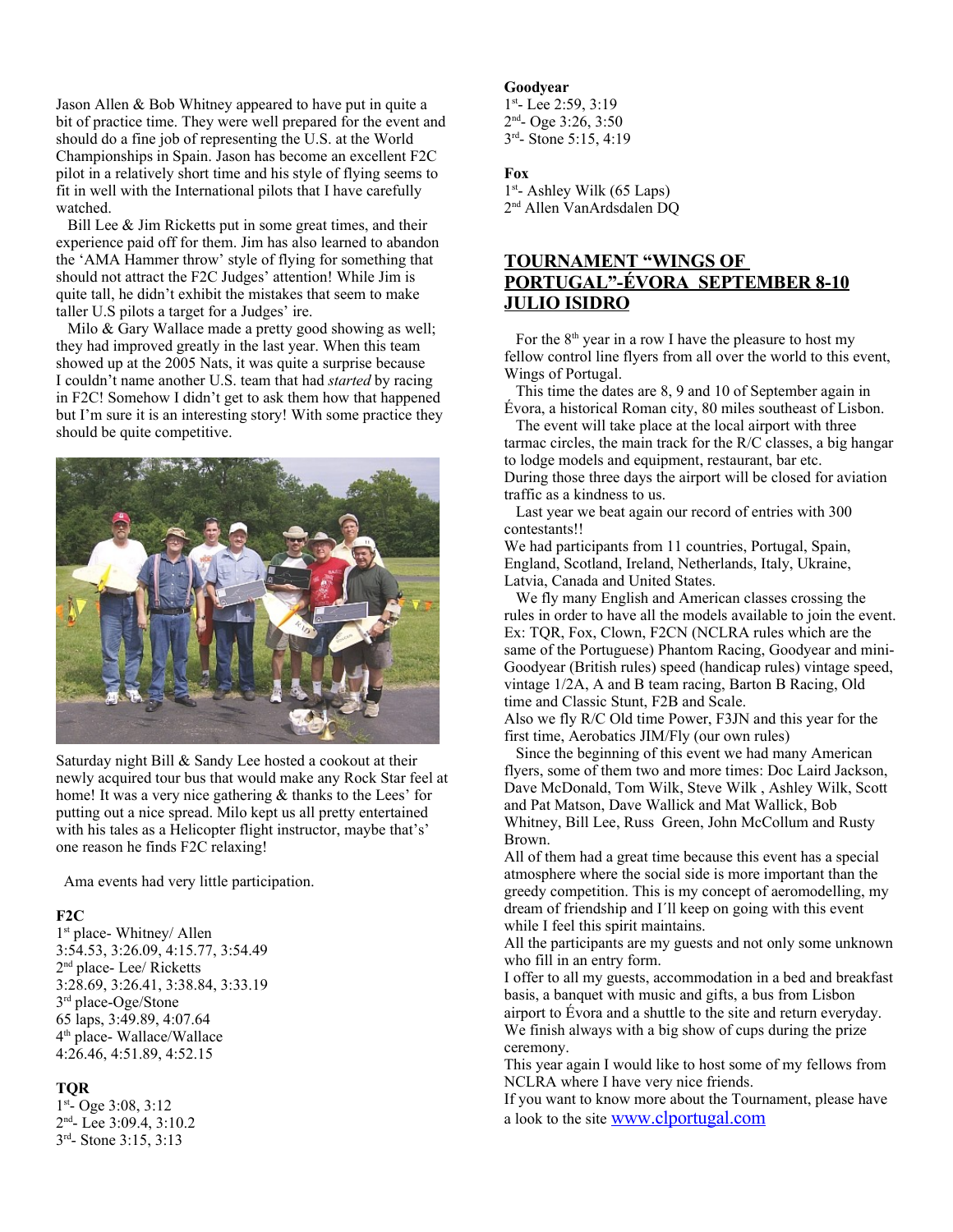# **2006 Contest Calendar**

**NOTE!!** *Confirm dates, locations & events with the CD or contact listed below. NCLRA cannot be held responsible for changes, errors, omissions, etc.* CHECK THE ONLINE CALENDAR AT [WWW.NCLRA.ORG](http://WWW.NCLRA.ORG/) FOR THE MOST UP TO DATE CONTEST INFORMATION!

# **Northwest District**

OCT 07-08--Salem, OR (AA) Fall Follies Site: Bill Riegel Model Air Park, Salem OR. Events: NW Sport Race, Flying Clown Race, NW Super Sport Race, Sunday: Racing events TBA. Sponsor: Western Oregon CL Flyers #3464. CD: John Thompson, 2456 Quince Street, Eugene, OR 97404. Phone: 541-689-5553(eve) E-Mail: [JohnT4051@aol.com](mailto:JohnT4051@aol.com)

# **Southwest District**

JUN 17-18--Los Angeles, CA (UnSanc) NATS Warm-Up. Site: Sepulveda Basin. Events: Sat: 17- AMA Mouse 1, AMA Slow Rat, NCLRA Clown, and NCLRA TQR; Sun: 18- Mouse 2, AMA Scale Racing, AMA 15 Rat, NCLRA Fox/SSR, and B-Team Race Sponsor: SCAR #4641. CD: Don Burke, 28368 Raintree Drive, Menifee, CA 92584. Phone: 951-679-0349(day) E-Mail: dburke91@verizon.net SCAR Race #4

AUG 05-06--Napa, CA (AA) 2nd Annual Northern California CL Racing Championships Site: Kennedy Park, Napa, CA. Events: Sat. AMA Scale Race, NCLRA Clown Race, SCAR Formula Unlimited, NCLRA Fox/Super Slow Rat; Sun. 15 Rat, B Team Race, SCAR Goodyear, NCLRA Texas Quickie Rat Sponsor: SCAR #4641. CD: Jim Persson, 3749 Gettysburg Court, Pleasanton, CA 94588. Phone: 925-846- 3999(eve) Asst.CD: Randy Bush rbush88@juno.com. This is SCAR#5.

SEP 10--Van Nuys, CA (UnSanc) L.A. County Showdow Site: Sepulveda Basin, Van Nuys, CA. Events: AMA Mouse I, SCAR Goodyear, NCLRA Clown Race, NCLRA Super Slow Rat, TQR Sponsor: SCAR #4641. CD: Jim Holland, P.O. Box 2092, Merced, CA 95344. Phone: 209-726-0357(day) E-Mail: jgmholland1959@yahoo.com SCAR #6

SEP 16-17--Tucson, AZ (AA) Karl Marschinke Memorial Site: Christopher Columbus Park, 4600 N. Silverbell Rd, Tucson, AZ. Events: Saturday  $A\frac{1}{2}A$  Mouse II, Fox Race, Texas Quickie, Formula Unlimited, Clown Race. Sponsor: Cholla Choppers #1989. CD: Glen Allison, 1484 W. Oak Shadows, Tucson AZ 85737. Phone: 520-575-0359(eve) \$10 first then \$5

OCT 21-22--South El Monte, CA (AA) Virgil Wilber Memorial Control Line Contest Site: Whitter Narrows, South El Monte, CA. Events: AMA Scale Race, SCAR Formula Unlimited, AMA 15 Rat, NCLRA Clown Race, NCLRA Classic B Team Race, AMA Mouse I, SCAR Goodyear, NCLRA Super Slow Rat, TQR Sponsor: SCAR #4641. CD: Joe Brownlee, 12101 Stonegate Lane, Garden Grove, CA

92845. Phone: 714-895-1857(eve) This is SCAR Race #7. Racing ED: Jim Holland jgmholland1959@yahoo.com Phone: 209-726-0357. \$20-\$25

OCT 28-29--Phoenix, AZ (AA) Carrier Plus IX Site: Avondale Friendship Park. Events: Fox Race Sponsor: Central Arizona Control Line Club #4116. CD: Ted Kraver, 225 West Orchid Lane, Phoenix, AZ 85021. Phone: 602-944-8557(day) E-Mail: tkraver@qwest.net I-10 to Avondale Blvd North  $\frac{1}{2}$ mile to McDowell, West to Park \$10 then \$5

DEC 03--South El Monte, CA (AA) Toys for Tots Site: Whitter Narrows Park, South El Monte, CA. Events: AMA Mouse I, NCLRA Super Slow Rat, NCLRA Clown Race, SCAR Formula Unlimited, TQR. CD: Joe Brownlee, 12101 Stonegate Lane, Garden Grove, CA 92845. Phone: 714-895- 1857(eve) Bring Toy For Tots. Racing ED: Jim Holland jgmholland1959@yahoo.com Phone: 209-726-0357 SCAR #8

JAN 27-28--Tucson, AZ (AAA) Southwest Regionals Site: Christopher Columbus Park 4600 N. Silverbell Rd Tucson, AZ. Events: Texas Quickie, Fox Race, Formula Unlimited Sponsor: Cholla Choppers #1989. CD: Jim Hoffman, 2658 W. Montgomery Dr, Chandler, AZ, 85224.Additional info: Robin Sizemore 11310 E. Concho Tucson AZ 85743 1-520-749- 1812 expstunt@aol.com

# **South Central District**

JUN 17-18--Dallas, TX (AAA) Dallas Aero Summer Heat Site: Hobby Park, Dallas, TX.. Events: Mouse I(JS)(O); Scale Race ,Texas Quickie Rat, Goldberg Race(JSO). Scale Race flown to Dallas Sport Goodyear rules. Sponsor: Dallas Model Aircraft Association #1902. CD: Terry Kirby, 13639 Charcoal Ln., Dallas, TX 75234. Phone: 214-637-4361(day) 972-247- 4241(eve) E-Mail: texas flyer2001@sbcglobal.net WebSite: www.DMAA-1902.com

AUG 19-20--Albuquerque, NM (AA) High Desert Control Line Fiesta Site: Maloof Model Airplane Park, Albuquerque, NM. Events: Northwest Sport Race(Foxberg) Sponsor: NM Coalition of CL Addicts #4323. CD: Richard Perry, 427 Live Oak Lane NE, Albuquerque, NM 87122. Phone: 505-856- 7008(day) 505-856-7008(eve) E-Mail: tailhooker@comcast.net

SEP 02-03--Denver, CO (AA) 30th Annual Rocky Mountain Control Line Championships Site: Front Range Airport, Denver, CO. Events: Saturday: Mouse I, NCLRA Foxberg Sponsor: Rocky Mountain Aeromodelers #790. CD: Chris Jacobson, 9961 West 86th Place, Arvada, CO 80005. Phone: 303-420-3346(eve) E-Mail: CJRJFlyer@aol.com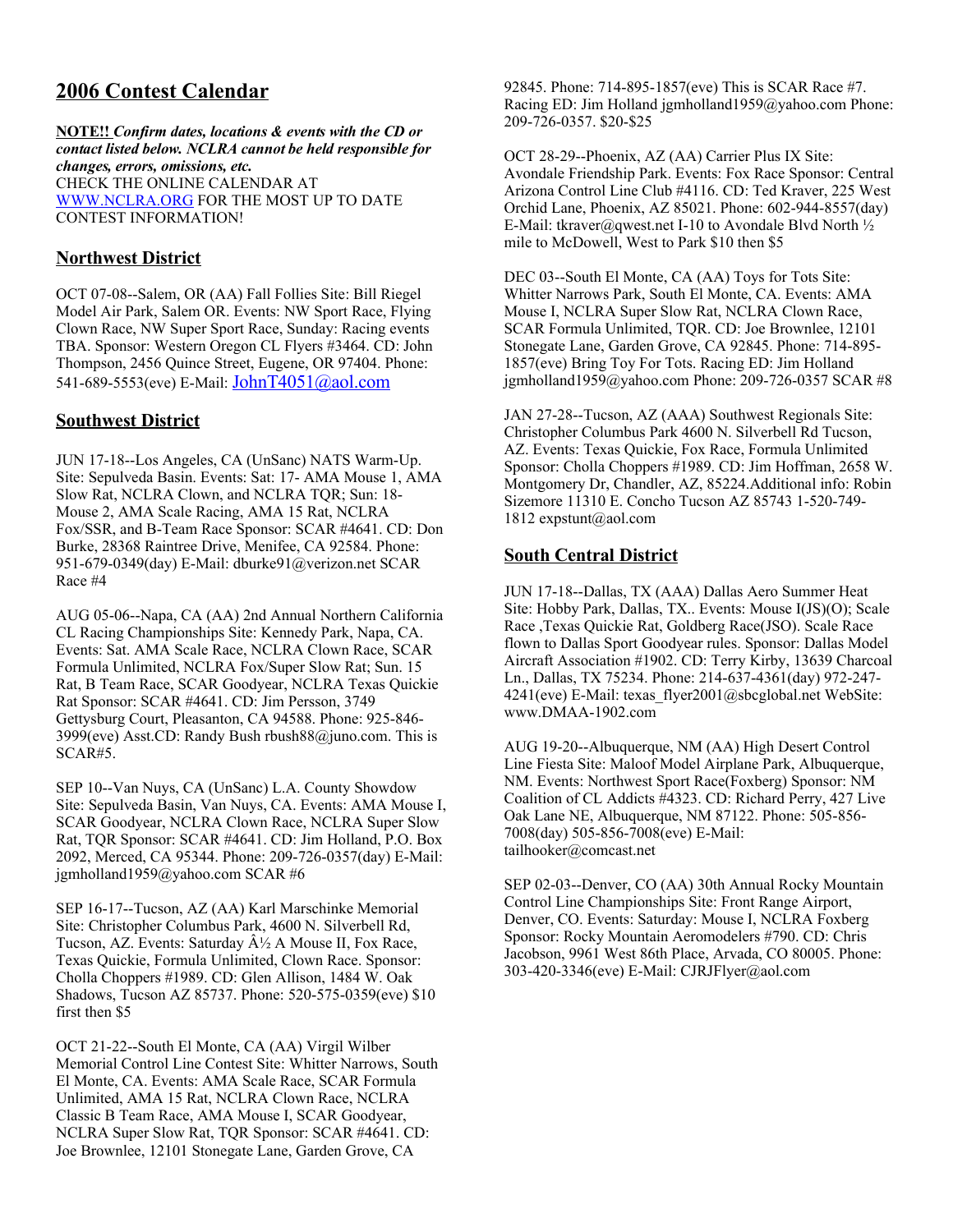# **Midwest District**

JUL 09-14--Muncie, IN (AAAAA) 2006 Nationals Site: AMA National Flying SIte, Muncie, IN. Events: Sun-NCLRA Fox/ LA Fox Mon-F2C, F2CN Tues-B TR,Goodyear Weds-Slow Rat, NCLRA Clown Thurs- .15 Rat, NCLRA TQR Fri-Mouse1, Mouse 2 Sponsor: AMA #1. CD: Tim Stone, 4919 Country Oaks Dr., McHenry, IL 60050. Phone: 815-344- 5728(eve) E-Mail: tstone@mc.net

OCT 01--Batavia, IL (C) Jerry 'WHO' Memorial 350 Lap FOX Race Site: Fermilab, Batavia, IL. Events: 350 Lap FOX Race. CD: Glen Lee (630) 879-2558

# **FOR SALE**

Slow Rat 2 Nelson .36's front intake side exhaust. 1 New, 1 used. 1  $\frac{1}{2}$  airplanes built by Mike McCarthy plus plans & templates & lines (high tech light weight) Have taken  $2<sup>nd</sup>$  &  $3<sup>rd</sup>$ at the Nationals.

Total price- \$600.00

For more info call Mike McCarthy after 5 PM west Coast time at 707-542-2492

# **NATIONAL RECORDS**

#### **SLOW RAT**

|  | JR (70 LAP) 5:16.20 SCOTT MATSON | 7/10/00 |
|--|----------------------------------|---------|
|  | (140 LAP) 6:47.37 SCOTT MATSON   | 7/10/00 |
|  | SR (70 LAP) 4:29.63 HOWELL PUGH  | 7/20/94 |
|  | (140 LAP) 10:58.47 DOUG SHORT    | 7/10/00 |
|  | OP (70 LAP) 2:36.31 BOB OGE      | 7/18/91 |
|  | (140 LAP) 5:24.94 MIKE GREB      | 7/19/90 |

#### **½ A MOUSE 1**

| JR (50 LAP) 2:37.57 SCOTT MATSON |                                    | 7/15/99 |
|----------------------------------|------------------------------------|---------|
|                                  | (100 LAP) 5:17.68 SCOTT MATSON     | 7/17/99 |
|                                  | SR (50 LAP) 2:44.68 DAVE ROLLEY JR | 7/15/99 |
| (100 LAP) 5:20.11 D.J. PARR      |                                    | 7/16/98 |
| OP (50 LAP) 2:12.3               | <b>JIM HOLLAND</b>                 | 7/16/04 |
| $(100$ LAP) 4:22                 | RYAN&GIBEAULT                      | 7/15/99 |

#### ½ **A MOUSE 2**

|  | OP (70 LAPS) 3:01.24 MACCARTHY/KERR  | 7/11/03 |
|--|--------------------------------------|---------|
|  | $(140$ LAP) $7:16.03$ WHITNEY/HALLAS | 7/11/03 |

#### **SCALE RACING**

|             | JR (70 LAP) 2:50.65 BOB FOGG III   | 7/16/91 |
|-------------|------------------------------------|---------|
|             | (140 LAP) 6:08.55 BOB FOGG III     | 6/23/92 |
|             | SR (70 LAP) 3:15.12 DOUG SHORT     | 7/11/00 |
| $(140$ LAP) | 5:40.05 BOB FOGG III               | 7/11/95 |
|             | OP (70 LAP) 2:39.38 WILLOUGHBY/OGE | 7/15/97 |
|             | (140 LAP) 5:33.04 BOB FOGG SR      | 7/16/91 |

#### **F2C TEAM RACING**

|  | OP (100 LAP) 3:15.46 LAMBERT/FLUKER | 9/04/05 |
|--|-------------------------------------|---------|
|  | (200 LAP) 6:57.36 LAMBERT/BALLARD   | 7/15/98 |

#### **F2CN (NCLRA RULES)**

| 100 LAPS | JULIO ISIDRO                       | 7/11/05 |
|----------|------------------------------------|---------|
|          | 200 LAPS BOB WHITNEY & DAVE HALLAS | 7/11/05 |

#### **'B" TEAM RACING**

| OP (35 LAPS) 1:24.34            | <b>BURKE/DULY</b> | 7/12/05 |
|---------------------------------|-------------------|---------|
| $(70$ LAPS $)$ 3:11.51          | <b>BURKE/DULY</b> | 7/12/05 |
| (35+70 LAPS) 4:35.85 BURKE/DULY |                   | 7/12/05 |
| $(140$ LAPS $)$ 6:45.1          | BURKE/DULY        | 7/13/04 |

#### **RAT RACING (.15 RULE)**

| OP $(70$ LAP) 2:44.6 JIM HOLLAND | 7/15/04 |
|----------------------------------|---------|
| $(140$ LAP) 5:33.1 JIM HOLLAND   | 7/15/04 |
| JR-SR NO RECORD ESTABLISHED      |         |

#### **NCLRA FOX**

|  | JR $(100$ LAP $)$ 5:57.11 SCOTT MATSON           | 7/11/99 |
|--|--------------------------------------------------|---------|
|  | SR (100 LAP) 5:28.09 SCOTT MATSON                | 7/16/02 |
|  | OP (100 LAP) 5:32.55 TIM STONE & BOB OGE 7/10/05 |         |

#### **NCLRA CLOWN**

OP (15 MINUTES) 313 LAPS DAVE HALLAS & BOB WHITNEY 2/13/05 OP (7 ½ MINUTES) 160 LAPS DON BURKE & RON DULY 7/13/05

#### **NCLRA TEXAS QUICKIE RAT**

SR (70 LAPS) 3:04.22 SCOTT MATSON 7/12/01 SR (140 LAPS) 6:20.20 SCOTT MATSON 7/12/01 OP (70 LAPS) 3:04.28 JIM HOLLAND/BILL CAVE 7/14/05 (140 LAPS) 6:07.01 JOHN MCCULLOM & BILL LEE 7/14/05 **NCLRA SUPER SLOW RAT** (100 LAPS) 6:27.59 DON BURKE & RON DULY 7/10/05

# **SUPPLIERS**

#### B & L HOBBIES

7606 Weymouth Rd., Hammonton, NJ 08037-3404 Harters Speed Pans, T/R Pans, Rev-Up & Top Flite Speed Props, Torque Units and more (Paul Haley) 609-567-9365

CS ENGINES AMERICA 113 North Chase Ave., Bartlett, IL 60103 G/Z .049/.061 Engines; sales, service & parts. Engines available in both normal and pipe timed configurations. (Bill Hughes)

### e-mail williamhughes4@comcast.net 630-736-6036

# DARP

31052 Mason St. Livonia, MI 48154 DARP Magnesium Speed Pans for all classes including A, B, D, F-40, 21-S, and 21 Proto. (Barry Tippett) e-mail: btippett@ameritech.net 734-266-7290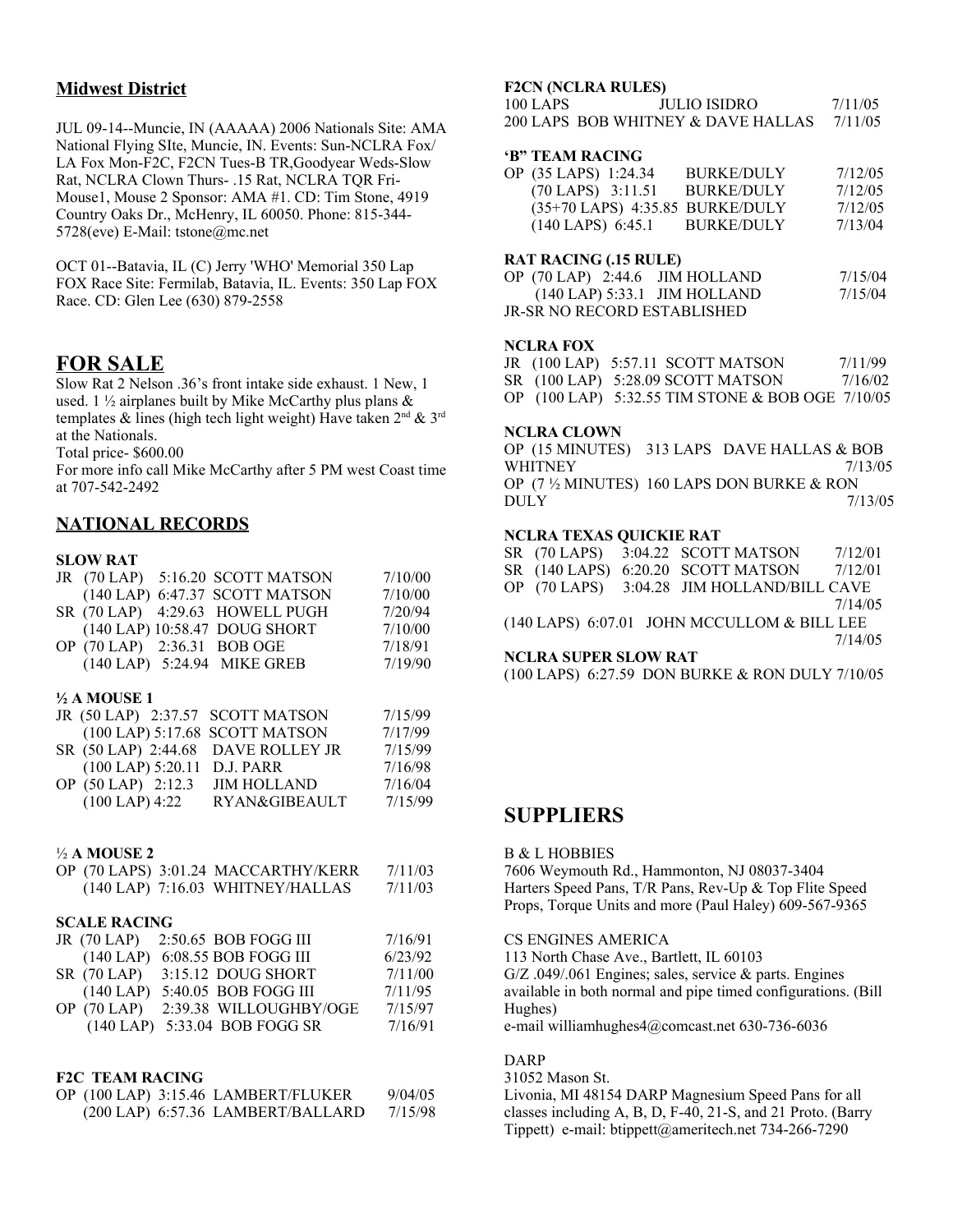ELIMINATOR PROPS Steve Wilk 3257 Welcome Ave. N. Crystal, MN 55422 763-531-0604 e-mail swilk@cpinternet.com

STEVE EICHENBERGER Custom Fiberglas Performance Props: Moulded tops. Steve Eichenberger 480-730-0016

GILLOTT RACING PRODUCTS Custom engine reworking, hard chroming Tim Gillott 1063 Harding St. Salinas, CA,93906 Phone 831-449-2052

JUST ENGINES LTD Newby Cross Farm,Newby Cross Carlisle, CUMBRIA CA5 6JP England All engine and engine accessory needs; Popular engines plus spares and Pipes.Irvine, Moki, Mvvs (http://www.justengines.unseen.org)

LONESTAR BALSA 115 Industrial Lancaster, TX 75134 Info 972-218-9663 Order 800-687-5555 Fax 972-218-9211 http://www.Lonestar-Models.com Contest balsa, full line of Control line supplies.

MBS MODEL SUPPLY PO Box 282 Auburn KS 66402 Contact Melvin Schuette 1-785-256-2583 Solid Wire Sets and other C/L needs http://www.members.cox.net/mbschuette

MCDONALD RACING Dave McDonald PO Box 384 Daleville, In, 47334 DMcD143@aol.com Hard to find racing items, kits, shutoffs

#### MEJZLIK MODELLBAU

Borova 14, 64400 BRNO,Czech Republic Distributors of PROFI line of Russian FAI speed gear. PROFI Engines, Pipes, Pans, Props, Tanks, Handles and FAI Speed Models in kit form or ready built. (Tomas Mejzlik) Phone: 420-5-432-18888 Fax: 420-5-432-18880 e-mail mejzlik@brno.comp.cz

MODEL ENGINE SPECIALTIES 15477 Owens Rd, Hinckley, IL 60520 815-286-3969 Custom engine reworking, liners chromed and honed to your specs, racing parts. (Bob Oge) boge@isp-west.com

NELSON COMPETITION ENGINES 121 Pebble Creek Lane, Zelienople, PA 16063 Manufacturer of NELSON Racing Engines and parts, FAI Pans for F2A & FIC Custom Button Heads, Nelson Glow Plugs, many other specialty engine items. (Henry Nelson) Phone: (724) 538- 5282 e-mail: nelcomp@fyi.net

MARK WARWASHANA Rubber fastfills, wheels. 11577 North Shore Dr. Whitmore Lake, MI 48189-9124 Phone: 734-449-7355 E-Mail: chief@wwnet.net

OLD MAGAZINE PLANS & MORE ON CD

Tom Wilk, 301 W. Redwing St.,Duluth, MN 55803 Phone: 218-724-0928(hm) E-Mail: tawilk36@cpinternet.com



# **VIC GARNER For Sale, Texas Quickie Rat Engines…**

Quickie Rat engines. K&B .40s Race prepared with all the go-fast modifications that I know of. Placed 1-2-3 at 2004 Nats. Updated 2005 versions with .292 venturi perform better than previous model! Call or email;

Vicgarner( $a$ ) aol.com or 925-447-3786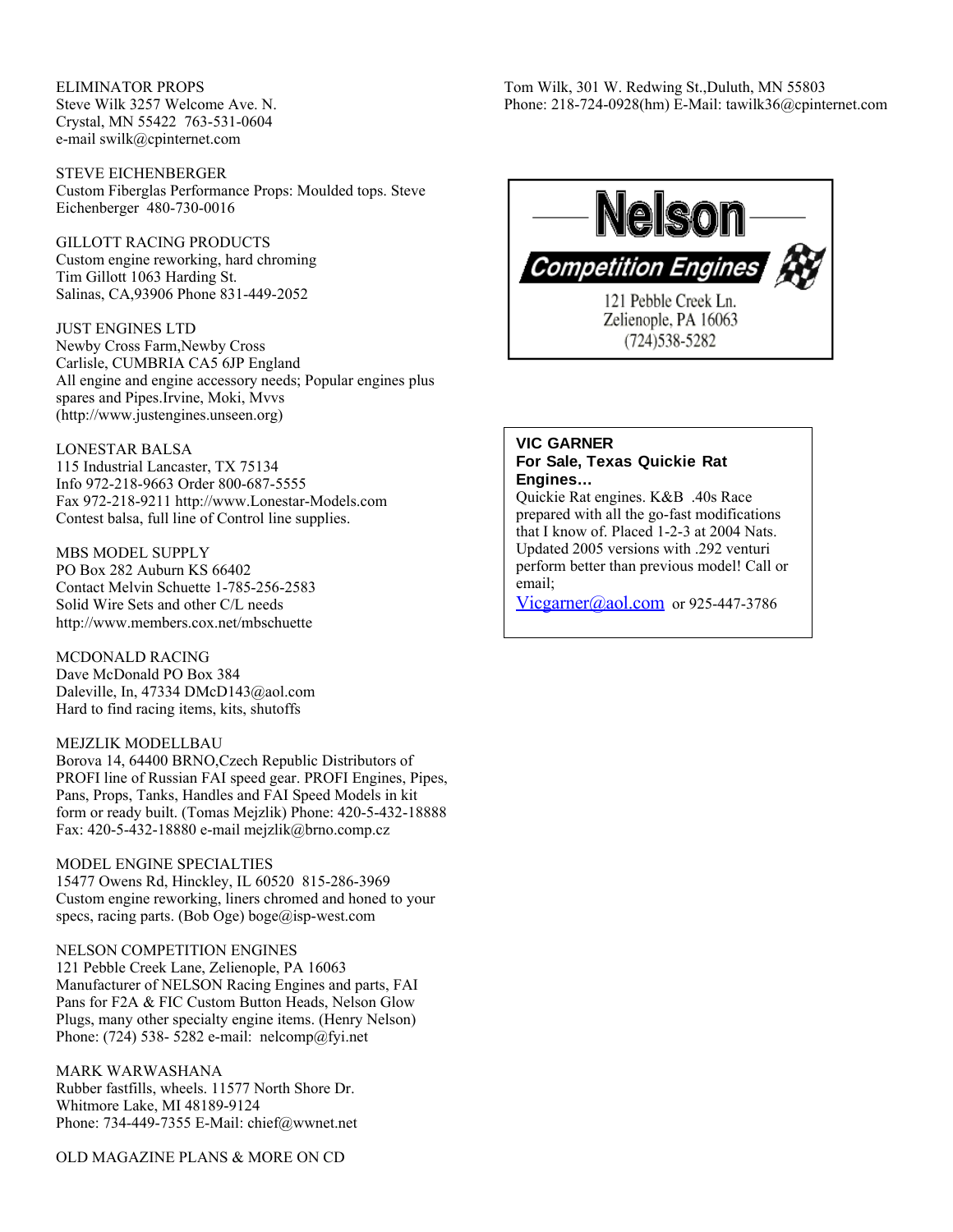# Excalibur Fuels

# TOP OF THE LINE COMPETITION AND SPORT FUEL FOR ALL MODEL ENGINES. Custom blended to your specification.

EXCALIBUR MODEL FUEL PRICE LIST EFFECTIVE Jan. 2006 Includes Applicable Sales Taxes

# **CUSTOM BLENDS AVAILABLE**

| 5% nitro blends  | \$17.00/gallon |
|------------------|----------------|
| 10% nitro blends | \$19.00/gallon |
| 15% nitro blends | \$21.00/gallon |
| 20% nitro blends | \$23.00/gallon |

Fuel Delivered Out of State to Contests Add \$2.00 to shipped price

1oz. Bottles /spouts & caps \$1.00 Bottle only \$.50 Spout & cap \$.75 After Run oil \$2.00

Clubs are encouraged to designate a representative as a contact for fuel orders.

Thank you for your support and fly safely.



# **Fuel shipped from Arizona (ups or dhl ground only)** 5% nitro blends \$17.00/gallon (4 gal

case) plus shipping 10% nitro blends \$19.00/gallon (4 gal case) plus shipping 15% nitro blends \$21.00 /gallon (4 gal case) plus shipping 20% nitro blends \$23.00/gallon (4 gal case) plus shipping

Save .50/gal on 4 case orders Save  $$1.00/gal$  10+ case orders or  $$1.00/gal$ . on 5 gallons---- your container CONTACT: Mark Smith (623)877-8968 rainydaysmith@cox.net

Excalibur encourages saving boxes and bottles for reuse.